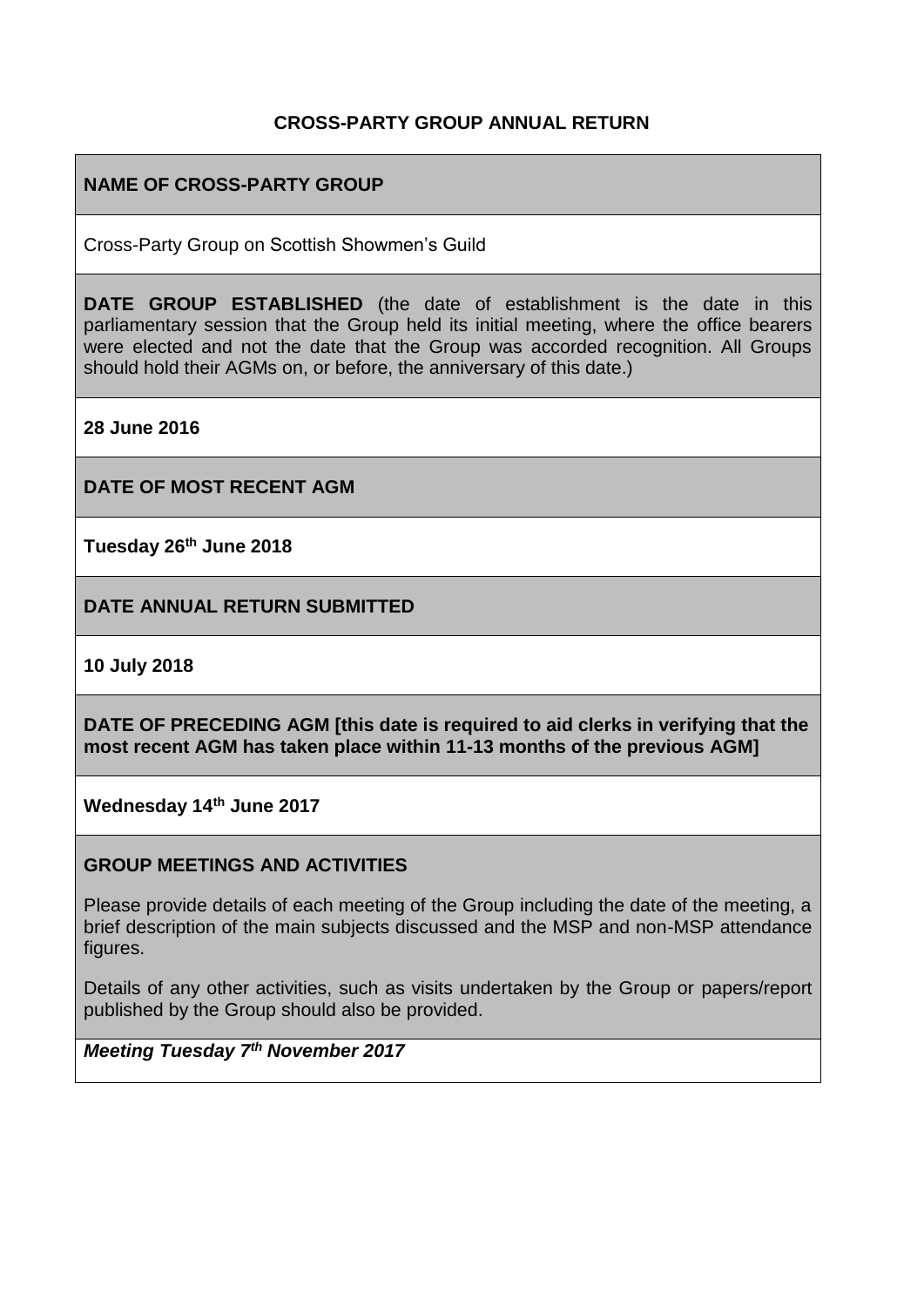- 1) Apologies
- 2) Minutes of Last Meeting
- 3) Common Land
- 4) Census
- 5) North Ayrshire Council re: Street Traders Licensing
- 6) Report on Meeting with Stephen McGowan, Solicitor & Peter Reid of Scottish Government Licensing re: Guidance on travelling fairs.
- 7) Members Bill (Final Discussion prior to outside consultation)
- 8) Request to Change CPG Name (from an outside individual)
- 9) Request to Join Group (from an outside individual)
- **10) AOCB**

Attending Showmen's Guild:-

William Hammond Alex James Colguhoun Jordan Evans John Stewart Miller **Philip Paris Christine Stirling** 

# **Attending MSPs**

**Richard Lyle** Mary Fee Jackson Carlaw **David Torrance Ivan McKee**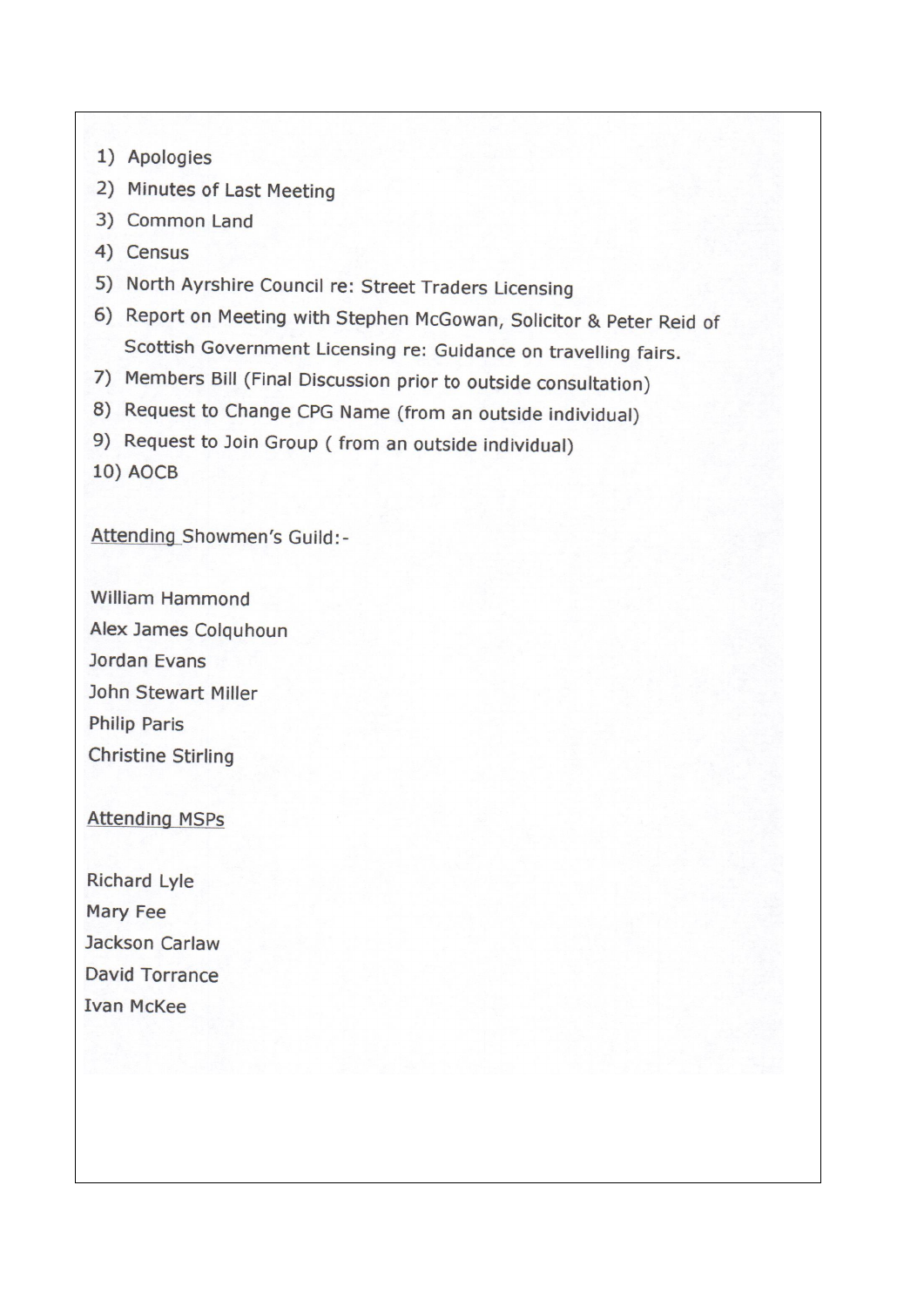# *Meeting Wednesday 28th March 2018*

Agenda - Welcome - Apologies - Minutes of Previous Meeting - Proposed Licensing of Funfairs (Scotland) Bill - Showmen Sites incl. Govan – relocation of Showmen's Guild members without any consideration, notification and not being included in consultation.

- Report on Visit to National Records for Scotland (Census) - Local Authorities insisting on separate Street Licences to operate at a fair when there is already a TPEL in place. - AOCB - CLOSE

Attendance: Billy Hammond – Chairman, A J Colquhoun, Morgan Miller, Christine Stirling, Richard Lyle MSP, Jackson Carlaw MSP, David Torrance MSP, Claire Haughey MSP.

#### *Meeting Tuesday 26th June 2018*

1) Welcome

- 2) Minutes of the Previous CPG Meeting
- 3) Report from Mary Fee MSP re: North Ayrshire Council
- 4) Report from Clare Haughey MSP re: South Lanarkshire Council
- 5) Report on Showmen's Guild meeting with Angela Rowley, Clyde Gateway
- 6) Right to buy Sites
- 7) Government decision re: provision for Gypsy Travellers
- 8) Review of Race Hate Crime legislation consultation and engagement
- 9 ) Intangible Cultural Heritage
- 10) Approval of the Minutes of the Previous Annual General Meeting.
- 11) Election of Office Bearers
- 12) Close

Attendance:- Billy Hammond, John Stewart Miller, Christine Stirling, Richard Lyle MSP, Clare Haughey MSP, Jackson Carlaw MSP, Mary Fee MSP

# **MSP MEMBERS OF THE GROUP**

Please provide names and party designation of all MSP members of the Group.

Richard Lyle MSP (SNP)

Mary Fee MSP (LAB)

Andy Wightman MSP (GREEN)

Clare Adamson MSP (SNP)

David Torrance MSP (SNP)

Christina McKelvie MSP (SNP)

Clare Haughey MSP (SNP)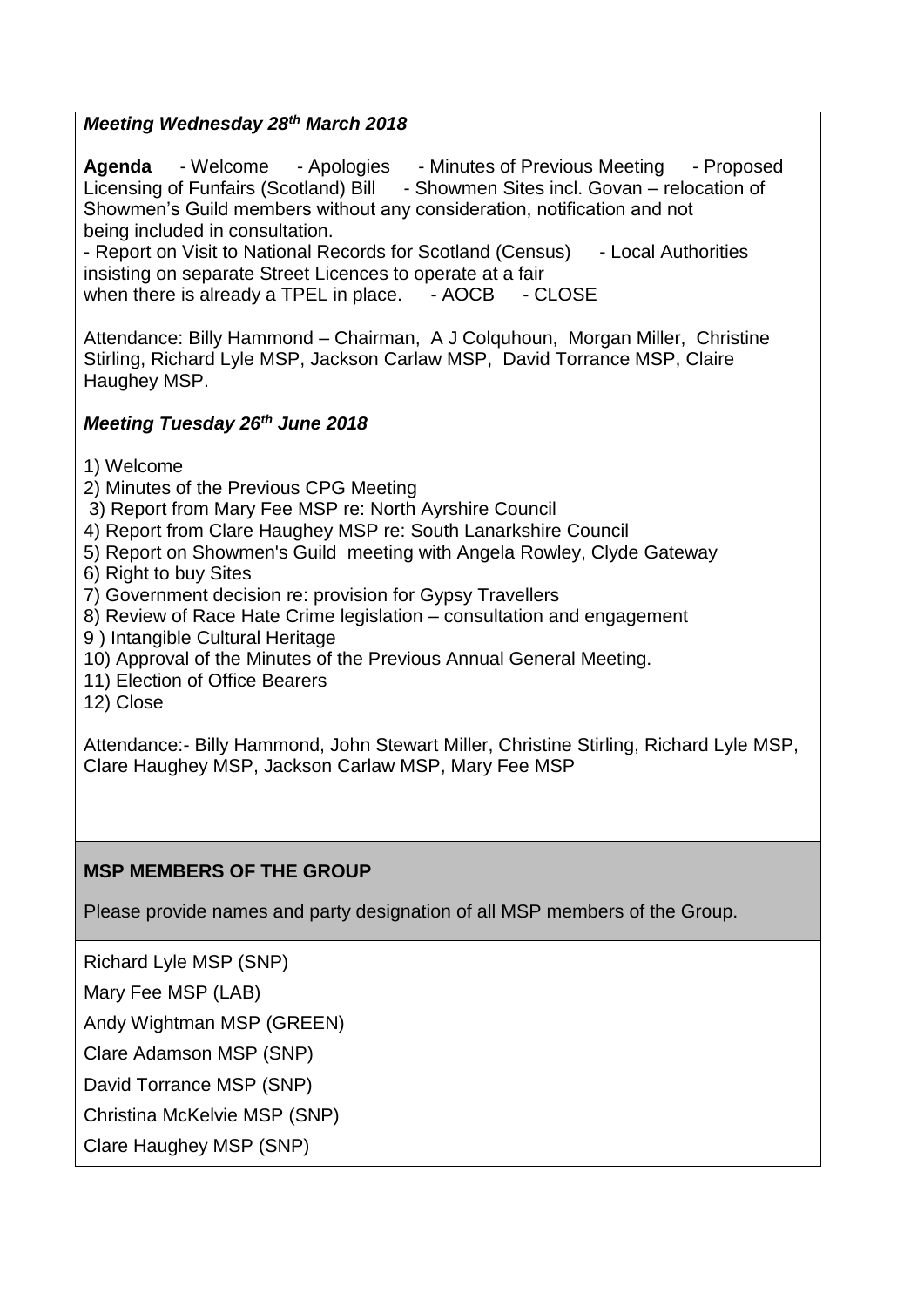Jackson Carlaw MSP (CON) Annie Wells MSP (CON) John Mason MSP (SNP)

# **NON-MSP MEMBERS OF THE GROUP**

For organisational members please provide only the name of the organisation, it is not necessary to provide the name(s) of individuals who may represent the organisation at meetings of the Group.

| <b>Individuals</b> | <b>Billy Hammond</b>                             |
|--------------------|--------------------------------------------------|
|                    | Alex James Colquhoun                             |
|                    | <b>Christine Stirling</b>                        |
|                    | Morgan Miller                                    |
|                    | <b>John Stewart Miller</b>                       |
|                    | Jane Rodgers                                     |
| Organisations      | Showmen's Guild of Gt Britain (Scottish Section) |

# **GROUP OFFICE BEARERS**

Please provide names for all office bearers. The minimum requirement is that two of the office bearers are MSPs and one of these is Convener – beyond this it is a matter for the Group to decide upon the office bearers it wishes to have. It is permissible to have more than one individual elected to each office, for example, co-conveners or multiple deputy conveners.

| Convener               | <b>Richard Lyle MSP</b>                             |
|------------------------|-----------------------------------------------------|
| <b>Deputy Convener</b> | Mary Fee MSP, Jackson Carlaw MSP, Andy Wightman MSP |
| Secretary              | Jane Rodgers (Non-MSP Member)                       |
| Treasurer              | N/A                                                 |

# **FINANCIAL BENEFITS OR OTHER BENEFITS RECEIVED BY THE GROUP**

Please provide details of any financial or material benefit(s) received from a single source in a calendar year which has a value, either singly or cumulatively, of more than £500. This includes donations, gifts, hospitality or visits and material assistance such as